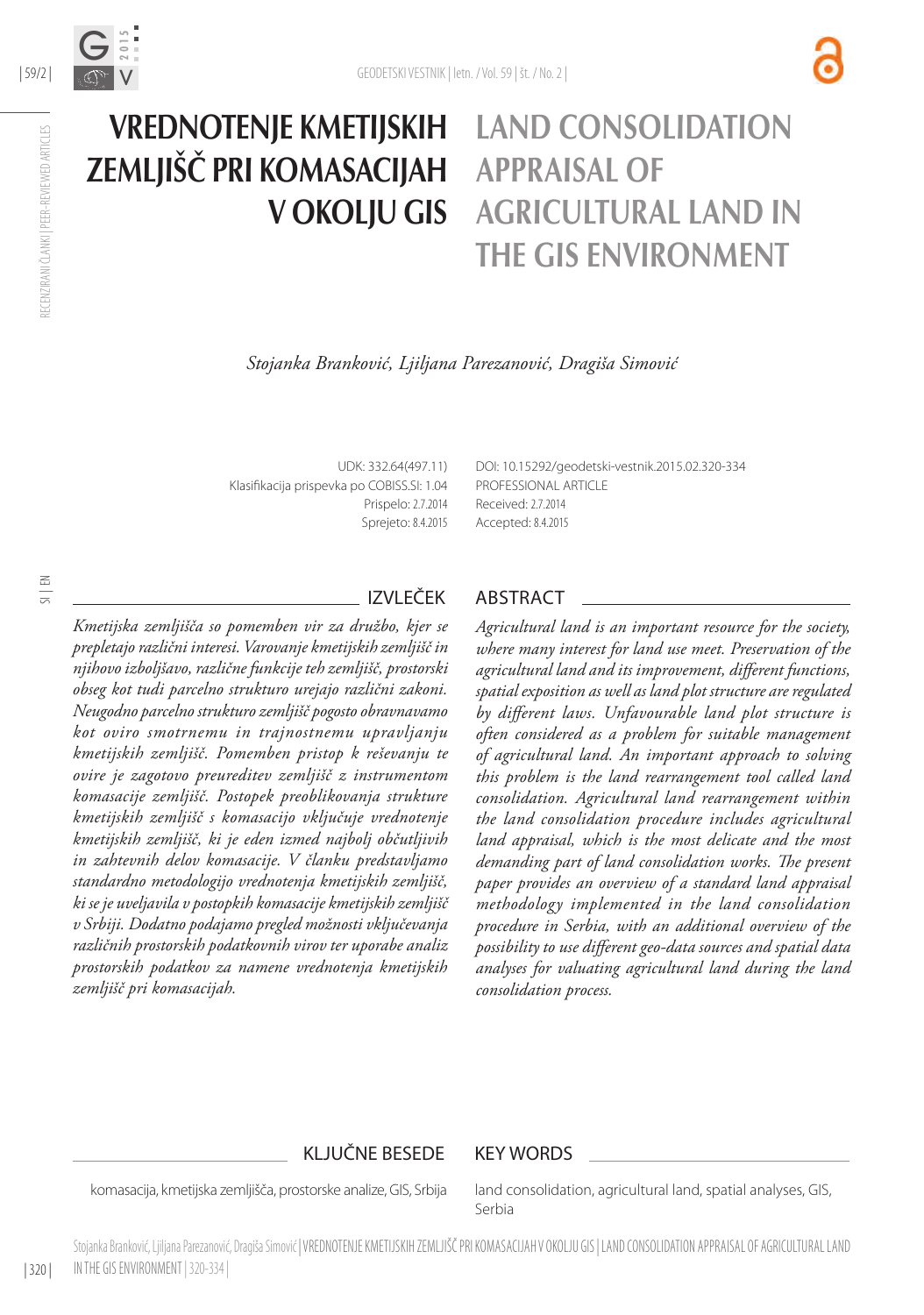$\leq$ 

# **1 INTRODUCTION**

The process of consolidating fragmented agricultural land, as an agricultural reform measure has been used in many countries around the world, and is not new in Serbia. The first legislation mentioning land consolidation in Serbia dates back to the 14<sup>th</sup> century. The first land consolidation efforts in the territory of Srem (Northwestern part of Serbia) were done pursuant to the Law on Land Consolidation passed in 1891, in force until 1941. In the 1980s, the Law on Agricultural Land Use was passed which included also the topics from the field of land consolidation (*Official Gazette of SRS, 52/1989*). Presently, land consolidation in Serbia is conducted according to the Law on Agricultural Land (*Official Gazette of RS, No. 41/2009*).

The earliest land consolidation attempts in the world were made in Scandinavia, in particular in Finland, Sweden and Denmark, where major land consolidation projects were implemented already in the 18<sup>th</sup> and 19<sup>th</sup> centuries. Three major land reforms involving land consolidation were implemented in Sweden from 1750 to 1920, which included successful land consolidation schemes (Osterberg and Pettersson, 1992)*.* The first law on land consolidation in Finland was passed in 1757 (King and Burton, 1982), while the first law on land consolidation in Denmark was passed in 1781 (Binns, 1950).

In Eastern European countries, agricultural reforms were performed mainly after 1918, which may be historically seen as the consequence of war, liberation or conquering of territories and changes of the societal system. In particular after the Second World War, the agricultural reform brought socially owned properties, common interest goods, in the form of agricultural funds (cooperatives), while assigning small size properties to the citizens not owning agricultural properties. Such processes resulted in repeated fragmentation of agricultural land, changes in holding (ownership), different distribution of agricultural land, as well as different division of agricultural properties as per size (Thomas, 2006). An important milestone was the transition period in the 1990s, i.e. for the Central and Eastern European countries in the transition from planning to market economy. Here, the land consolidation process was implemented as part of a comprehensive strategy to depart from planned agricultural production, specific for socialistic societies, towards the privatization and market-oriented economy aimed at increasing agricultural revenues. The land consolidation procedure, as a measure of land reform in transitional countries, covered also the countries of Latin America, Asia and of South Africa, aiming at reduction of territory fragmentation (Mackenzie, 1993).

The majority of European Union (EU) Member States are still involved in the agricultural land rearrangement processes through land consolidation procedures. In the past years, the majority of the old Member States performed agricultural land consolidations predominantly aiming at preservation of the environment and cultural heritage, along with infrastructural facilities development. The EU Member States do not have a unified legislation regulating land consolidation. Each state regulates the field of land consolidation by its own legislation and by-laws; however, as a general precondition, land consolidation requires a suitable political and social climate and the awareness of political opinion leaders about the crucial role that land consolidation plays for rural development, land market development, and land administration quality in general.

State responsibility for land consolidation at the national level is to be recognized, along with the political will to use land consolidation as a suitable tool for agricultural land management and to create the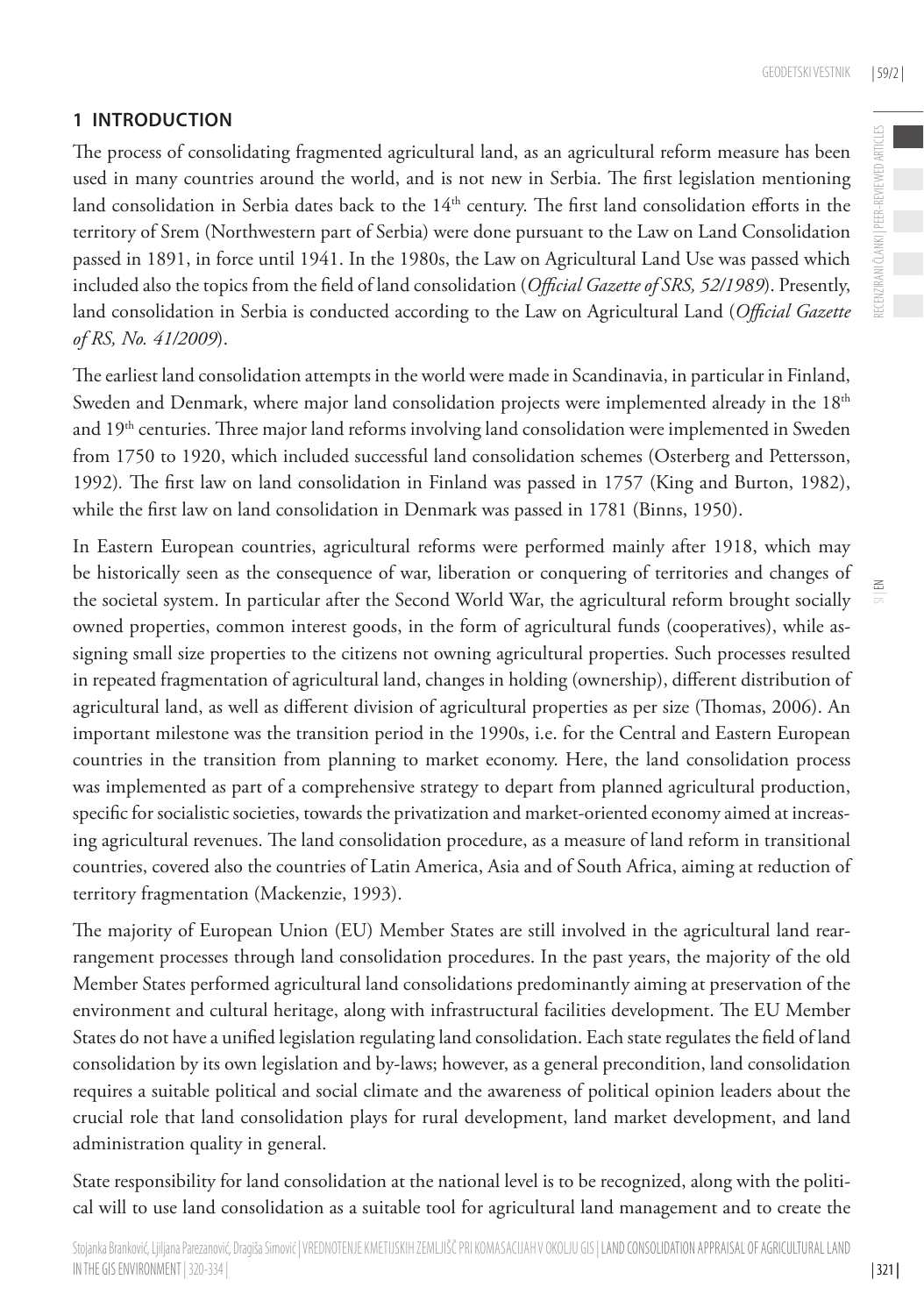appropriate legislation and administrative infrastructure. Land consolidation should be an essential part of on-going national development programs in cases where land consolidation is missing in the accession programs of European Union candidate countries (Thomas, 2002).

## **1.1 Land valuation for the purpose of land consolidation**

The aim of land valuation is to obtain values on land entered in the consolidation procedure, per particular criteria. Land valuation is a process of predicting the productive ability of land, containing the procedures to be applied when comparing various land types and characteristics (FAO, 1976; Gundogdu et al., 2003; Lisec, 2007; Hendricks and Lisec, 2014). Development of GIS technology has brought several challenges in the fields of land consolidation, including land valuation. Land valuation for land consolidation in Finland is performed in the GIS environment, based on cadastral data integrated into digital data on land parcel values within the cadastral borders, digital topographic databases, soil quality data, market data, and with timber volume in forest areas (Uimonen, 2002).

Agricultural land valuation for land consolidation in Serbia is performed pursuant to Article 35 of the Law on Agricultural Land (2009), in line with The Instructions on Geodetic-Technical Works and Determination of Land Value in the Land Consolidation Process (*Official Gazette of SRS, No. 3/1977*), and the Rulebook on Cadastral Classification and Land Fertility Valuation (*Official Gazette of RS, No. 63/2014*). One of the fundamental principles of land consolidation is that each participant has to get a rounded property with an equal area, and the same or very similar soil quality as the given land. In order to adhere to the fundamental land consolidation principle, *land valuation for land consolidation* is performed as a rule, being the key and the most demanding operation of the entire land consolidation procedure.

# **2 LAND VALUA TION METHODS FOR LAND CONSOLIDATION IN SERBIA**

# **2.1 Legal basis of land consolidation in Serbia**

Pursuant to Article 31 of the Law on Agricultural Land (2009), land consolidation in Serbia is carried out in the following cases:

- when great fragmentation and irregular shape of cadastral parcels prevent rational use of agricultural land;
- when a drainage or irrigation system is being built;
- when field roads' network is being built;
- when development of infrastructural facilities (public roads, railroads, accumulations) and expansion of the construction region imposes fragmentation of the existing cadastral parcels;
- when counter-erosion works and measures need to be implemented.

Land consolidation in Serbia is performed by the *Land Consolidation Commission*, established by the local administrative unit. The Commission forms a sub-commission for land valuation in the framework of land consolidation and a sub-commission for valuation of growing crops. The land valuation sub-commission is responsible for soil classification works and fertility valuation, and a minimum of two representatives of land owners participating in the land consolidation (*Article 35 of the Law on agricultural land, 2009*). Pursuant to Articles 13 and 14 of The instructions on Geodetic-Technical works and Determination of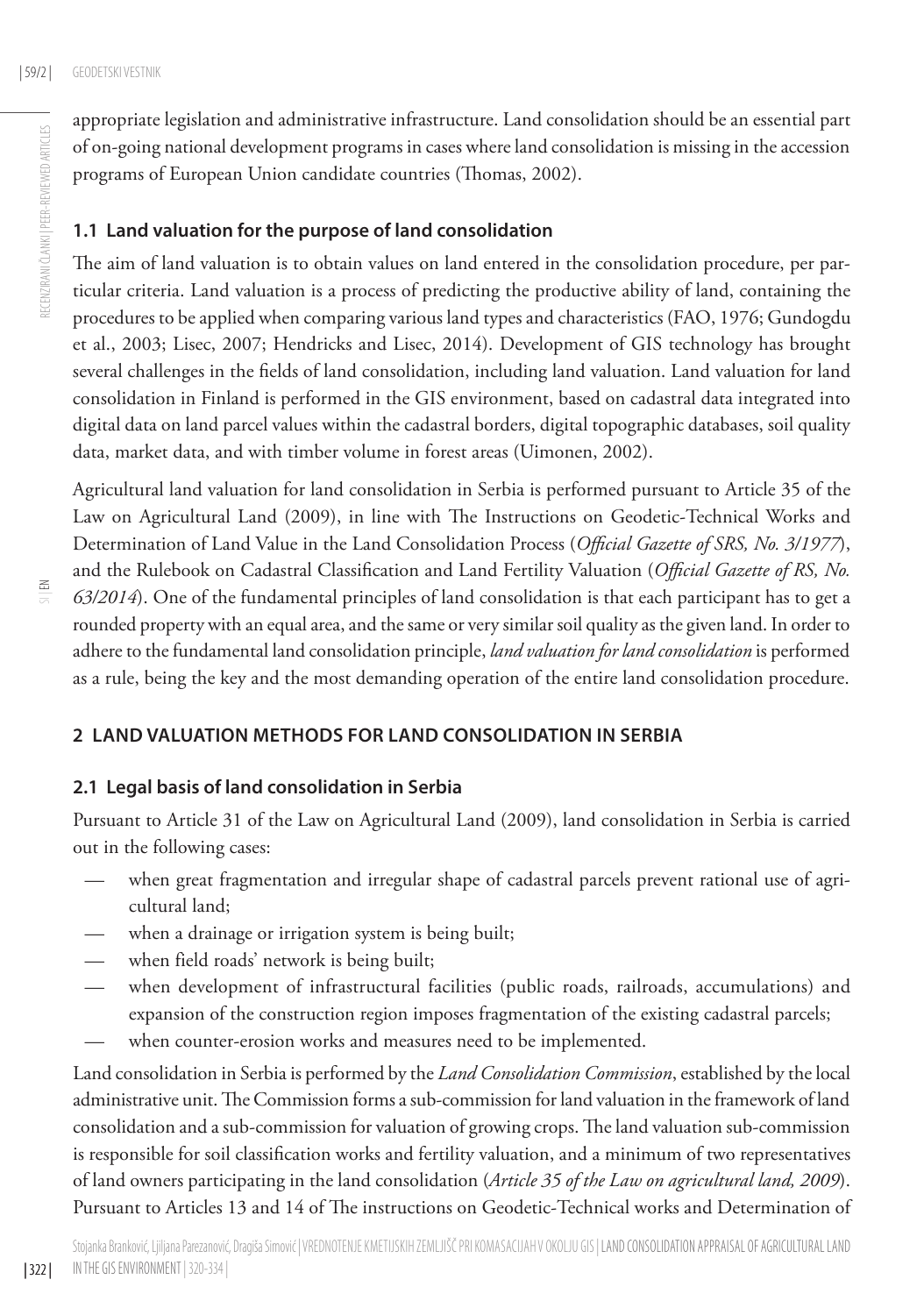Land Value in the Land Consolidation Process (1977), the land valuation entails an *approximate land valuation* that determines the number of valuation grades (classes), their relations and a *detailed land valuation* that classifies individual lands in the established valuation grades. Classification of all lands in the valuation grades is performed pursuant to:

- soil fertility,
- climate conditions, and
- economic factors;

entered in the "Records on approximate land valuation", to be publically available and adopted by the owners participating in land consolidation (*Article 20 of The Instructions on Geodetic-Technical works and Determination of Land Value in the Land Consolidation Process, 1977*).

During the land valuation process, land is classified for the entire land consolidation area into a maximum of eight valuation grades, taking into account land characteristics, and presented for the individual units of natural soil classification. Quantitative valuation of soil production capacities sorted into grades is expressed by average yields of prevalent agricultural crops in the land consolidation area (maize, wheat, barley, sugar beet, sunflower, alfalfa, etc.) and the land market value. The average yields of the first valuation grade are taken as a comparison factor with coefficient 1.00, while the yields of other valuation grades are relatively compared to those with the first valuation grade.

Market land value is determined in a similar manner, according to the defined valuation grades. Based on the value obtained from yields and market value, the coefficient is calculated per valuation grades (*Article 17 of The Instructions on Geodetic-Technical works and Determination of Land Value in the Land Consolidation Process, 1977*). Boundaries of valuation grades are surveyed in the field, and mapped over the original cadastral maps (*Article 22 of The Instructions on Geodetic-Technical works and Determination of Land Value in the Land Consolidation Process, 1977*).

## **2.2 Overview of land valuation for the land consolidation analysis in the study area**

The selection of the study area for this study aiming to improve the land valuation process in the framework of land consolidation in Serbia has been performed depending on the available data, which may be relevant for the valuation. The cadastral municipality of Feketic (CM Feketic) in the political municipality of Mali Idjos, the county of Severna Bačka, was selected as the study area (6065 ha), situated in the Pannonian Plain (Figure 1). Land valuation for land consolidation was performed in July 2013, for the total area of 6065 hectares.

The classification of land into the valuation grades was based on soil fertility parameters, i.e. pedologymorphology, physico-chemical properties of soil, and climate and economic elements. Aiming at the highest possible accuracy of soil fertility and soil types' determination, the sub-commission evaluated 333 soil profiles. Based on the field survey and the results of soil laboratory analyses, the following soil types were determined:

- Chernozem;
- Alluvium (fluvisol);
- Fluvial meadow soil (humo-fluvisol);
- Colluvial soil (coluvium);

| 323 |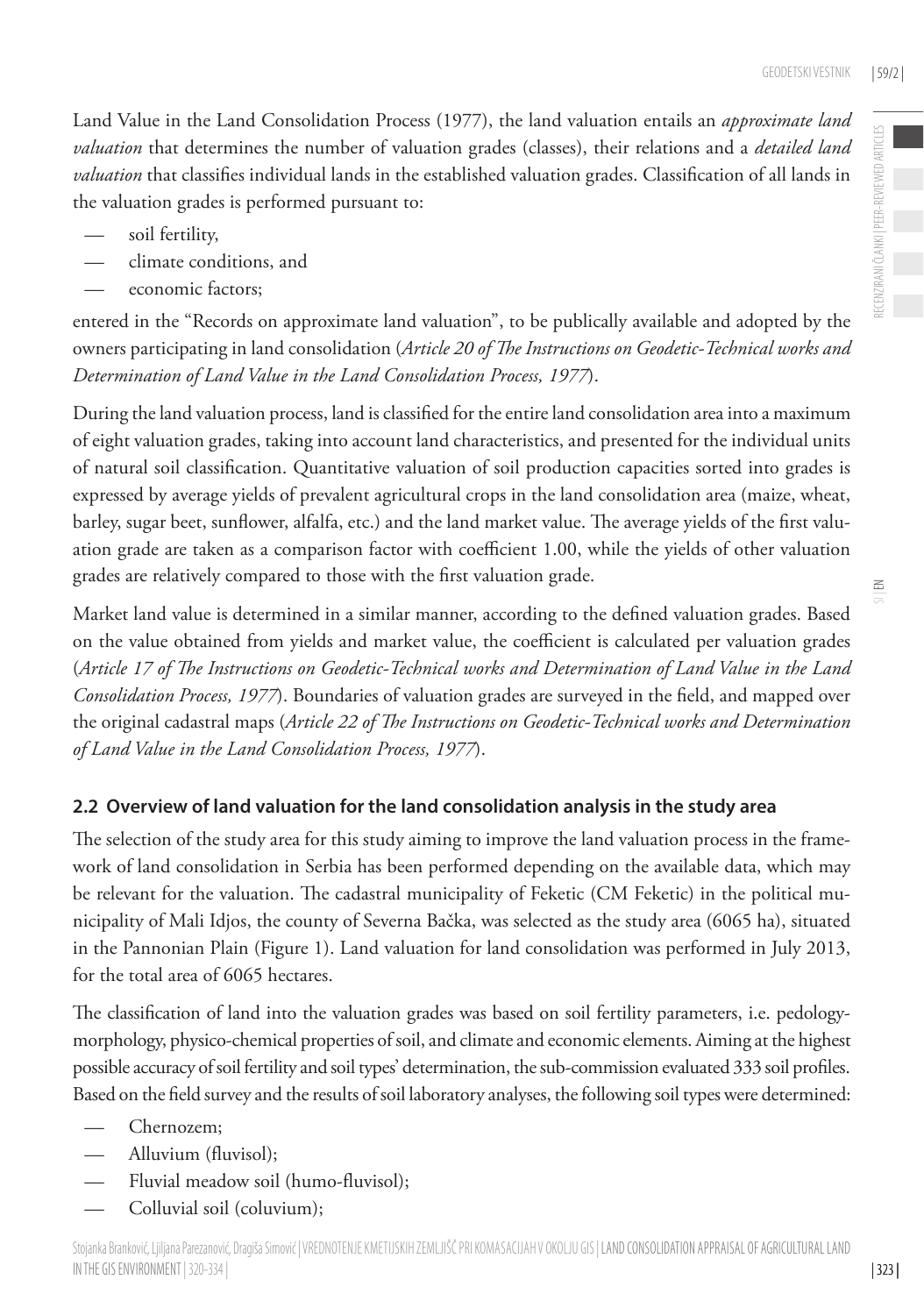RECENZIRANI ČLANKI | PEER-REVIEWED ARTICLES

- Marsh humus (humoglej);
- Rigged soil (rigosol).



Figure 1: Geographic position of CM Feketic, the Municipality of Mali Idjos (Source: RGZ, 2014).

Table 1: Scale of relations between valuation grade values, yields and market land values.

| <b>Valuation</b> | Coefficient | No. of<br>units | Average yields kg/ha<br>Coefficient |       |      |                  |         | <b>Market</b><br>value |
|------------------|-------------|-----------------|-------------------------------------|-------|------|------------------|---------|------------------------|
| grade            |             | per 1 ha        | Maize                               | Wheat | Soy  | <b>Sunflower</b> | Alfalfa | EUR/ha                 |
| $\mathbf{1}$     | 1.00        | 10000           | 7500                                | 6000  | 3250 | 3500             | 10.000  | 9000                   |
|                  |             |                 | 1.00                                | 1.00  | 1.00 | 1.00             | 1.00    | 1.00                   |
| $\overline{2}$   | 0.95        | 9500            | 7125                                | 5700  | 3120 | 3290             | 9500    | 8550                   |
|                  |             |                 | 0.95                                | 0.95  | 0.96 | 0.94             | 0.95    | 0.95                   |
| $\mathfrak{Z}$   | 0.86        | 8600            | 6450                                | 5220  | 2760 | 3045             | 8500    | 7740                   |
|                  |             |                 | 0.86                                | 0.87  | 0.85 | 0.87             | 0.85    | 0.86                   |
| $\overline{4}$   | 0.74        | 7400            | 5475                                | 4500  | 2370 | 2625             | 7400    | 6660                   |
|                  |             |                 | 0.73                                | 0.75  | 0.73 | 0.75             | 0.74    | 0.74                   |
| 5                | 0.55        | 5500            |                                     |       | 1790 |                  | 5500    | 4950                   |
|                  |             |                 |                                     |       | 0.55 |                  | 0.55    | 0.55                   |
| 6                | 0.20        | 2000            |                                     |       |      |                  |         | 1800                   |
|                  |             |                 |                                     |       |      |                  |         | 0.20                   |
| N/A              |             |                 |                                     |       |      |                  |         |                        |

Stojanka Branković, Ljiljana Parezanović, Dragiša Simović | VREDNOTENJE KMETIJSKIH ZEMLJIŠČ PRI KOMASACIJAH V OKOLJU GIS | LAND CONSOLIDATION APPRAISAL OF AGRICULTURAL LAND in the GIS environment | 320-334 |

| 324 |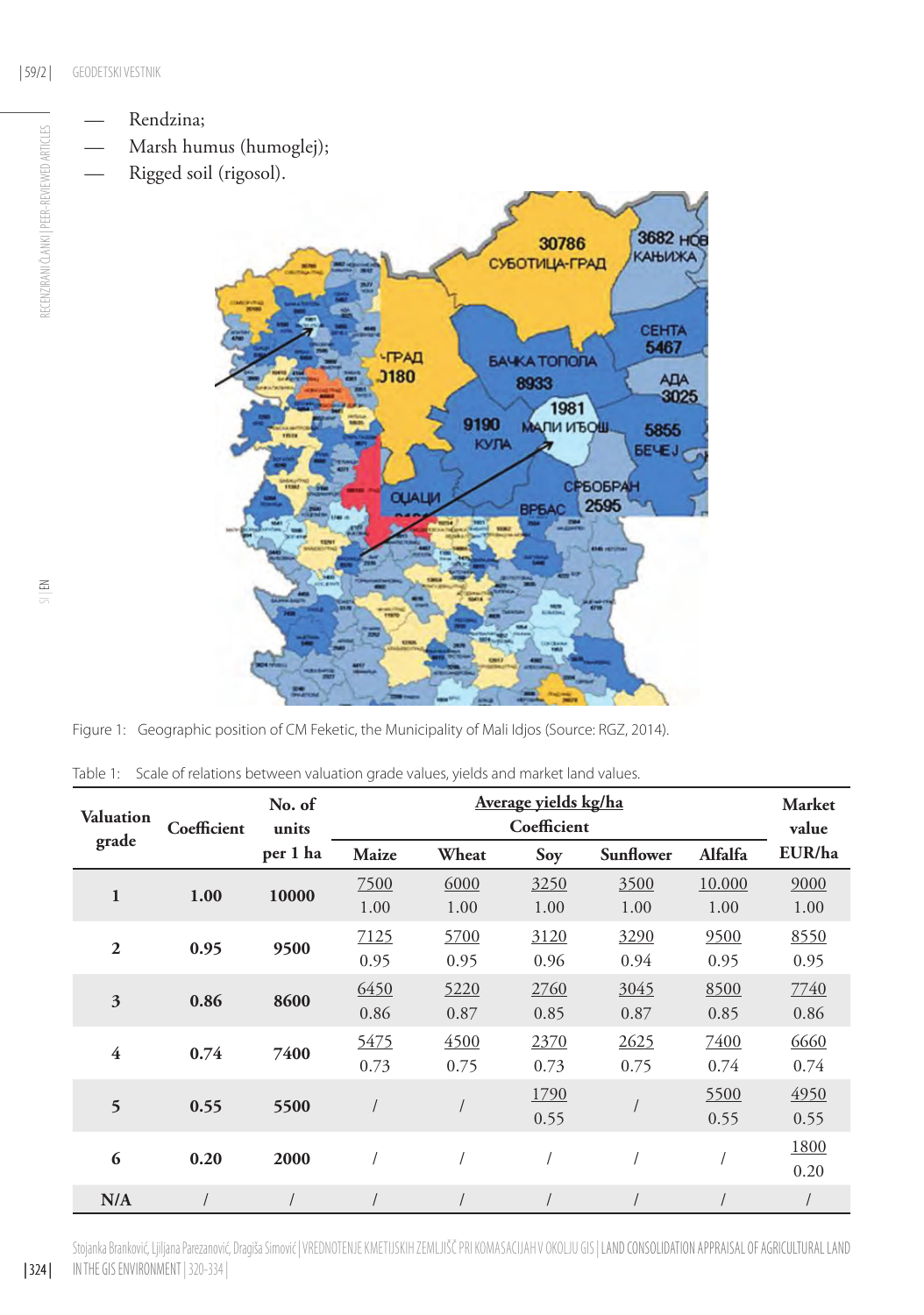The ratios between the valuation grades were determined based on the survey, the statistical municipal data of agricultural crop yield, and the land trade value data obtained from the Tax Administration. The scale of relations between valuation grade values, yields and market land values is obtained by processing statistical data within each valuation grade and for each culture and market land value (by adjusting to the mean values) and by data processing, through comparing to the first valuation grade (Table 1).

The scale of relations between valuation grades in the land consolidation area is shown in Table 2.

|  | Valuation          | $1^{st} VG$ | $2nd$ VG | $3^{\rm rd}$ VG | $4th$ VG | $5^{th}$ VG | $6th$ VG |
|--|--------------------|-------------|----------|-----------------|----------|-------------|----------|
|  | grade              | 1.0000      | 0.9500   | 0.8600          | 0.7400   | 0.5500      | 0.2000   |
|  | $1^{st} VG$        | 1.0000      | 1.0526   | 1.1628          | 1.3513   | 1.8182      | 5.0000   |
|  | $2nd$ VG           | 0.9500      | 1.0000   | 1.1046          | 1.2838   | 1.7273      | 4.7500   |
|  | $3rd$ VG           | 0.8600      | 0.9053   | 1.0000          | 1.1622   | 1.5636      | 4.3000   |
|  | $4^{th}$ VG        | 0.7400      | 0.7789   | 0.8605          | 1.0000   | 1.3454      | 3.7000   |
|  | 5 <sup>th</sup> VG | 0.5500      | 0.5789   | 0.6395          | 0.7432   | 1.0000      | 2.7500   |
|  | 6 <sup>th</sup> VG | 0.2000      | 0.2105   | 0.2326          | 0.2703   | 0.3636      | 1.0000   |

Table 2: Scale of ratio between appraisal grades.

Table 2 shows that 1 ha of land in the 1<sup>st</sup> appraisal grade is equal to 1.0526 ha in the  $2<sup>nd</sup>$  appraisal grade, with the value of 1 ha being 10,000 value units. The total value of land in the land consolidation area can be calculated as follows:

$$
V_i = \sum_{j=1}^n w_i \times P_{ij} \tag{1}
$$

where

 $V_i$  is the value of agricultural land of  $i$  appraisal grade,

 $w_i$  is the weight of the appraisal grades, and

*Pij* is the polygon area of *I* appraisal grade.

Graphical overview of valuation grades in the land consolidation area in the CM Feketic is shown on Figure 2.

The basic distribution rules of the land consolidation bulk pursuant to Article 42 of the Law on Agricultural Land (2009) are that the total value of land assigned from the land consolidation bulk shall not vary by more than 10% against the total value of the land included in the land consolidation bulk (common purposes land included), so that the total area of the land assigned from the land consolidation bulk shall not vary by more than 20% against the total area of the land included in the land consolidation bulk, except if the Commission and the owner participating agree otherwise. Appeals against distribution of the land consolidation bulk are submitted to the ministry competent for agriculture (*Article 44 of the Law on Agricultural Land, 2009).*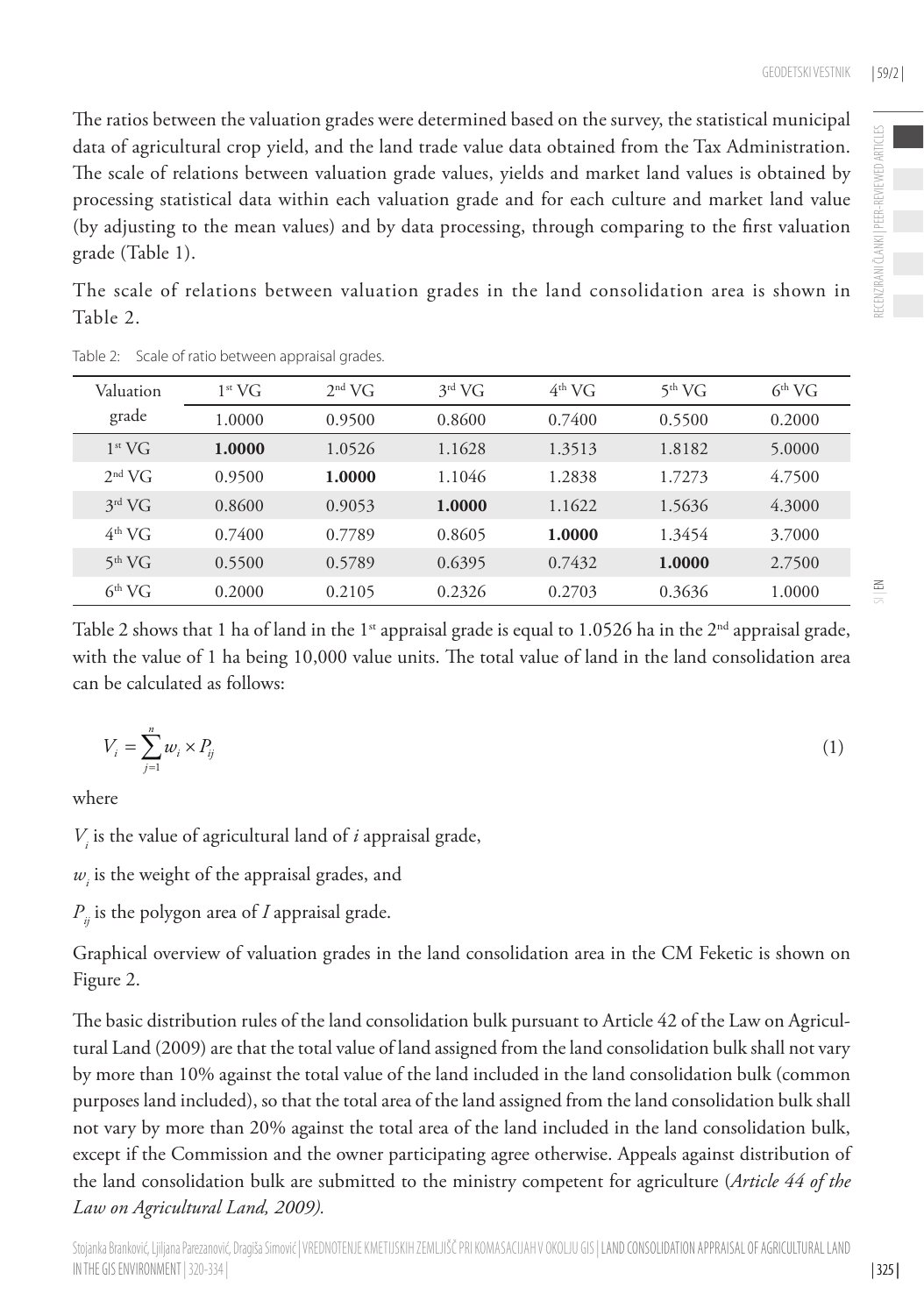

Figure 2: Map of valuation grades in the land consolidation area in Feketic.

## **3 LAND CONSOLIDATION IN THE GIS ENVIRONMENT**

### **3.1 Geospatial data**

The basic infrastructural base for geodetic-technical works and land valuation for land consolidation purposes in Serbia is established by the *Real Estate Cadastre*. The *Real Estate Cadastre* is a unique, public register of properties containing data on land (cadastral parcels of agricultural, forest, urban and other land), underground and above ground constructions, special parts of construction constituting a construction unit (apartment, shop/office, garage and other) and on property rights. The Republic Geodetic Authority (RGZ – *Republički geodetski zavod*), in line with the European initiatives and trends, adhering to the *INSPIRE1* Directive principles, is successfully implementing activities within the *National Spatial Data Infrastructure* established in Serbia, being an integrated system of geospatial data, enabling the users to identify and access spatial information collected from various sources – from local and national to the global level, in a comprehensive manner. Here, geospatial data are defined as data directly or indirectly linked to a particular location or geographic area. Spatial data refer to separate themes, systemized per groups or themes, collected by governmental authorities per *levels of governments and pursuant* to adopted spatial thematic data (Aleksić, Gučević and Miličević Sekulić, 2014).

Cadastral data containing also property records on agricultural parcels, integrated with geodata from various sources, provide the possibility for use and analysis of spatial data, which are important for agricultural land valuation within the land consolidation procedure. Application of GIS technology provides quality professional description and quantifies the key factors influencing land valuation; it contributes to improvement of the valuation method itself, the data acquisition procedure concerning the attributes relevant for valuation, analysis of results, and the drawing of conclusions.

 $\frac{6}{5}$ 

RECENZIRANI ČLANKI | PEER-REVIEWED ARTICLES

RECENZIRANI ČLANKI | PEER-REVIEWED ARTICLES

*<sup>1</sup> Directive 2007/2/EC of the European Parliament and of the Council, dated 14 March 2007 establishing an Infrastructure for Spatial Information in the European Community (INSPIRE).*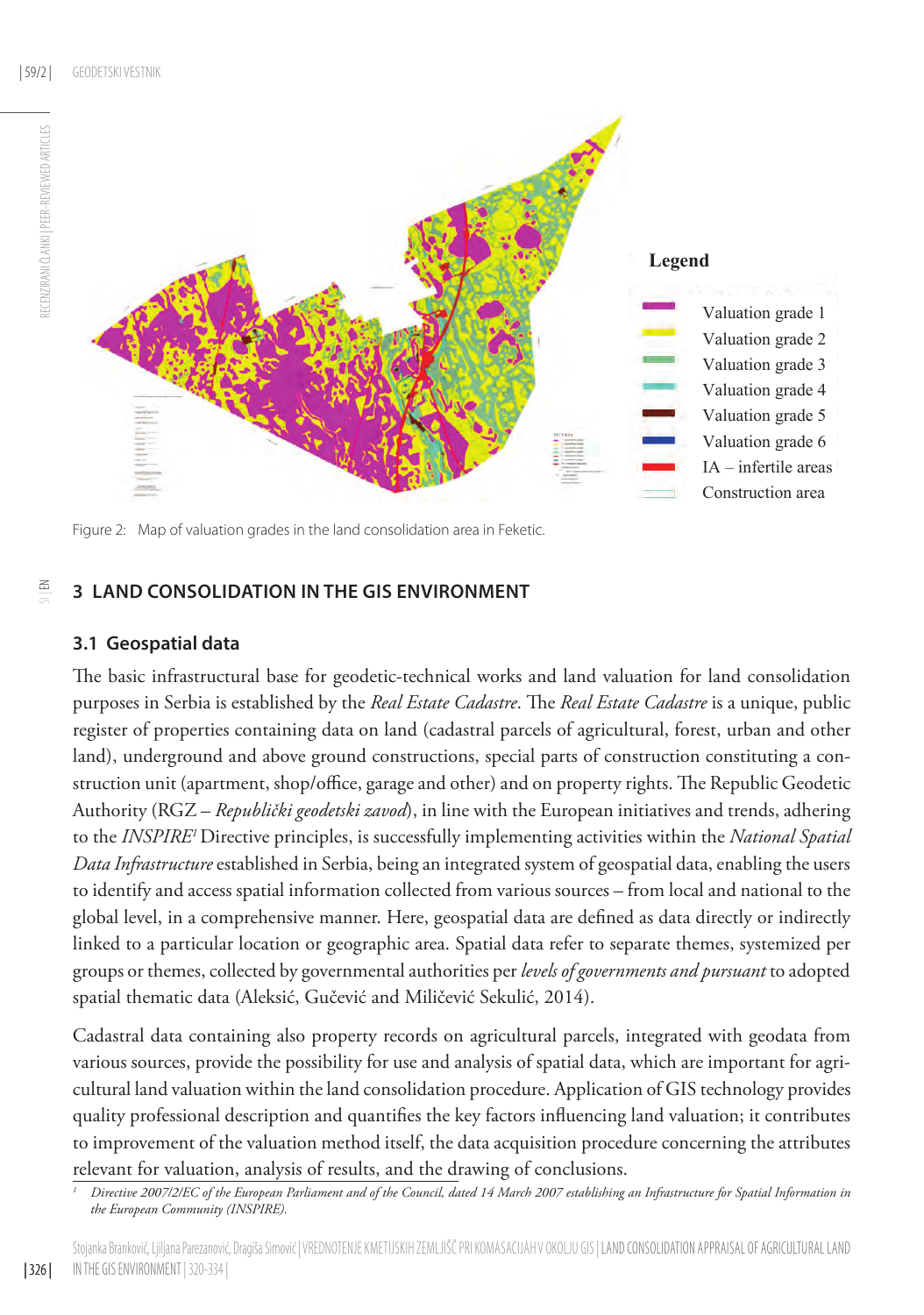ECENZIRANI ČLANKI I PEER-REVIEWED ARTICLE

 $\leq$ 



Figure 3: Map of agricultural crops (Source: RGB, 2015)<sup>2</sup>. .

Data acquisition by means of remote sensing, including new and different data categories, is not contradicting or exclusive towards the classical measurement methods; instead they are complementary, making them more objective and reliable (Manić, 2006). The remote sensing data can serve as the basis for the analysis and synthesis of certain spatial data, and are appropriate for much wider spatial areas when compared to field research (Figure 3).

Here, it has to be mentioned that in 1998, the National Land Survey Agency in Finland introduced the new official spatial data infrastructure based on GIS, and based on cadastral information (JAKO cadastre), with integrated data on cadastral parcels' attributes and spatial data in a single database. Integrated cadastral and spatial data on properties, survey, land consolidation, property rights registration, and property valuation for taxation purposes resulted in integrated data within the cadastral system (Vitikainen, 2003).

Digital cartographic and cadastral data are gaining in importance, as they are a very important GIS component, thus a great attention is paid to the geographic data quality control thus the reliability degree influences the results of geographic information analyses.

# **3.2 Proposal of a land consolidation valuation methodology in the GIS environment**

Integrating textual and graphical data on land, within land consolidation valuation, into the geoinformation systems means to create a spatial database which covers the entire valuation territory, without limitations regarding spatial information presentation and textual data regarding land. Within the framework of the research performed on agricultural land valuation for the land consolidation in the GIS environment, a research methodology was applied based on defining goals and assumptions on the possibilities to improve the land valuation procedure in Serbia.

The proposed methodology procedure to improve land consolidation valuation using GIS technology provides flexibility, and allows for iterative modification in the course of the study for the purpose of

*<sup>2</sup> IGIS (Integrated Geo-Information Solution for NSDI and Remote Sensing Center)*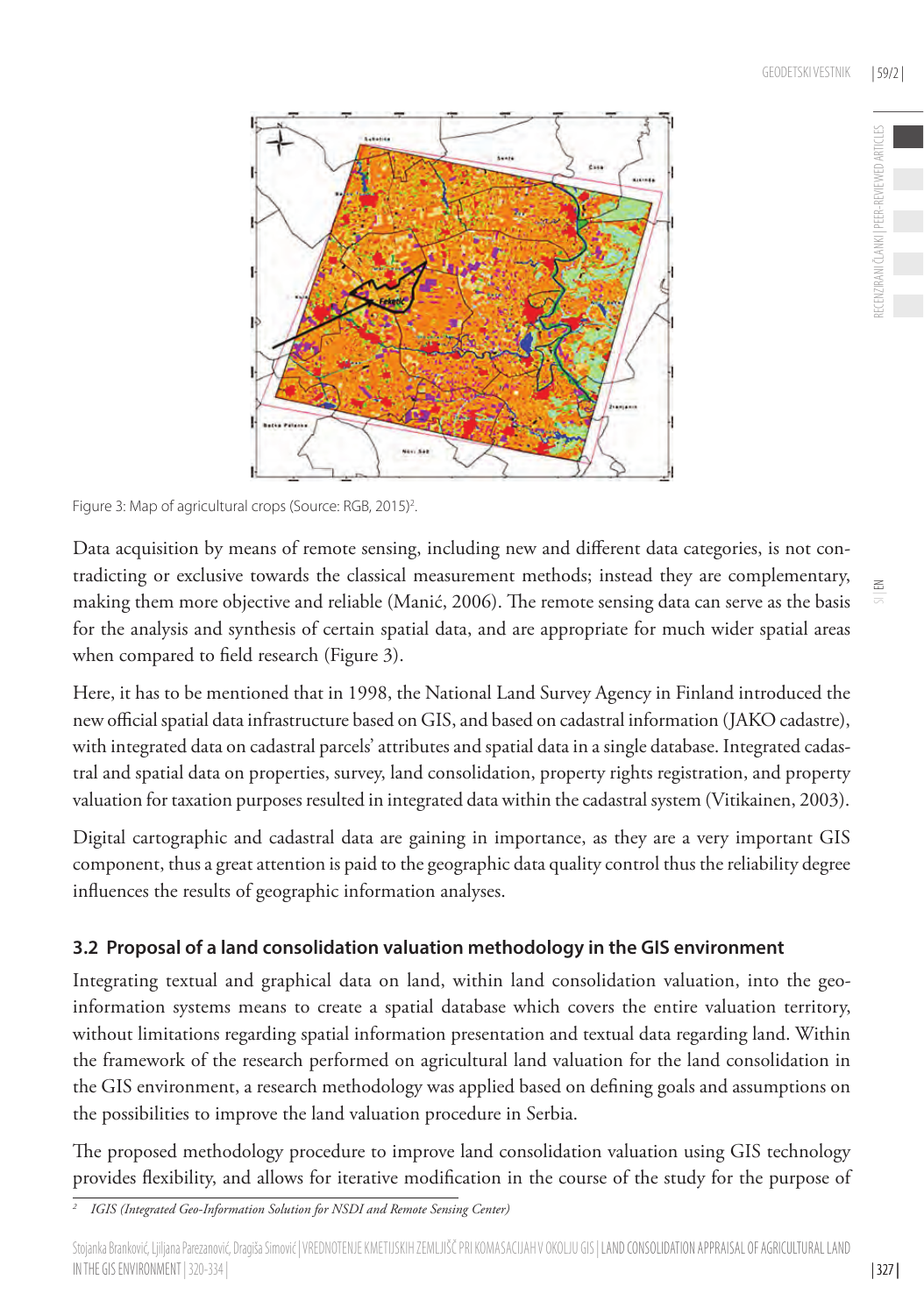RECENZIRANI ČLANKI | PEER-REVIEWED ARTICLES

improving agricultural land valuation for land consolidation. Schematic presentation of the land consolidation valuation methodology in the GIS environment proposal is shown in Figure 4.



Figure 4: Schematic presentation of the land consolidation valuation methodology in the GIS environment.

# **4 GIS ANALYSIS**

## **4.1 Spatial analysis**

Relevant spatial analyses were performed pursuant to the defined proposal of land valuation for the land consolidation methodology in the GIS environment. The research was performed using available digital data sources, i.e. graphical and textual databases:

- Pedology map, scale 1:50,000, raster format;
- Orthophoto of CM Feketic, acquisition epoch 2009, scale 1:3000;
- Digital cadastral map of CM Feketic, scale 1:2500;
- *Real Estate Cadastre* database for CM Feketic.

The pedology map in raster format, scale of 1:50,000, for the land consolidation area of the cadastral municipality of Feketic, municipality of Mali Idjos, contains the presentation of three soil types (Figure 5):

- Chernozem, carbonate, on the loess plateau (15);
- Chernozem, carbonate, on the loess terrace (16);
- Chernozem, with signs of swamping on the loess (20).

 $\leq$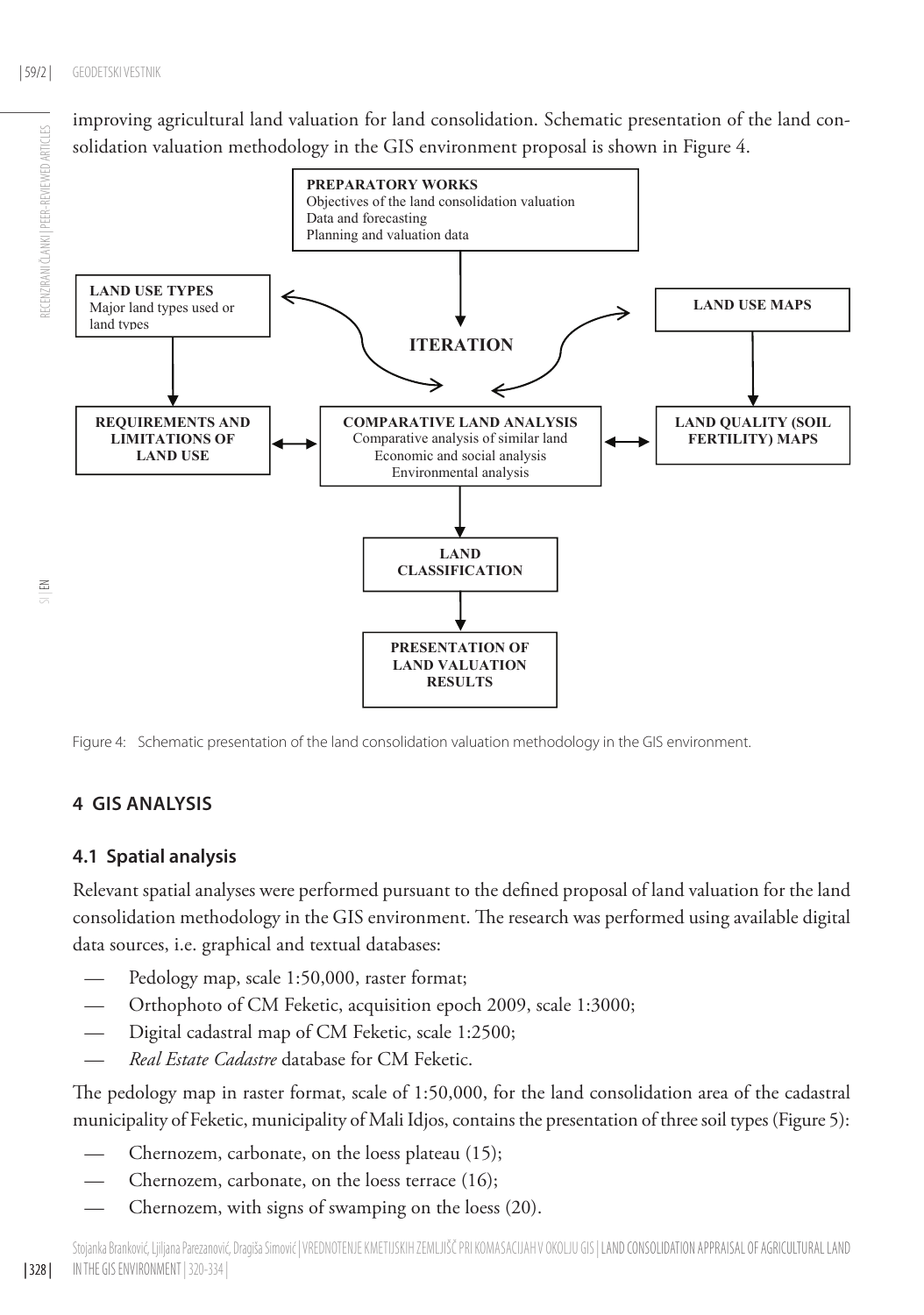

Figure 5: Pedology map for the land consolidation area of CM Feketic, with presentation of main soil types.

Spatial analysis of agricultural land use was performed in the Arc GIS 9.0 software environment, using cadastral classification data from the *Real Estate Cadastre database* for the territory of CM Feketic, and the land consolidation valuation performed using standard methodology (Figures 6a–6d).



Figure 6a: Presentation of the 1<sup>st</sup> class land before Figure 6b: Land areas with valuation grade 1. land consolidation in CM Feketic (cadastral data).

RECENZIRANI ČLANKI | PEER-REVIEWED ARTICLES

IECENZIRANI ČLANKI | PEER-REVIEWED ARTICLES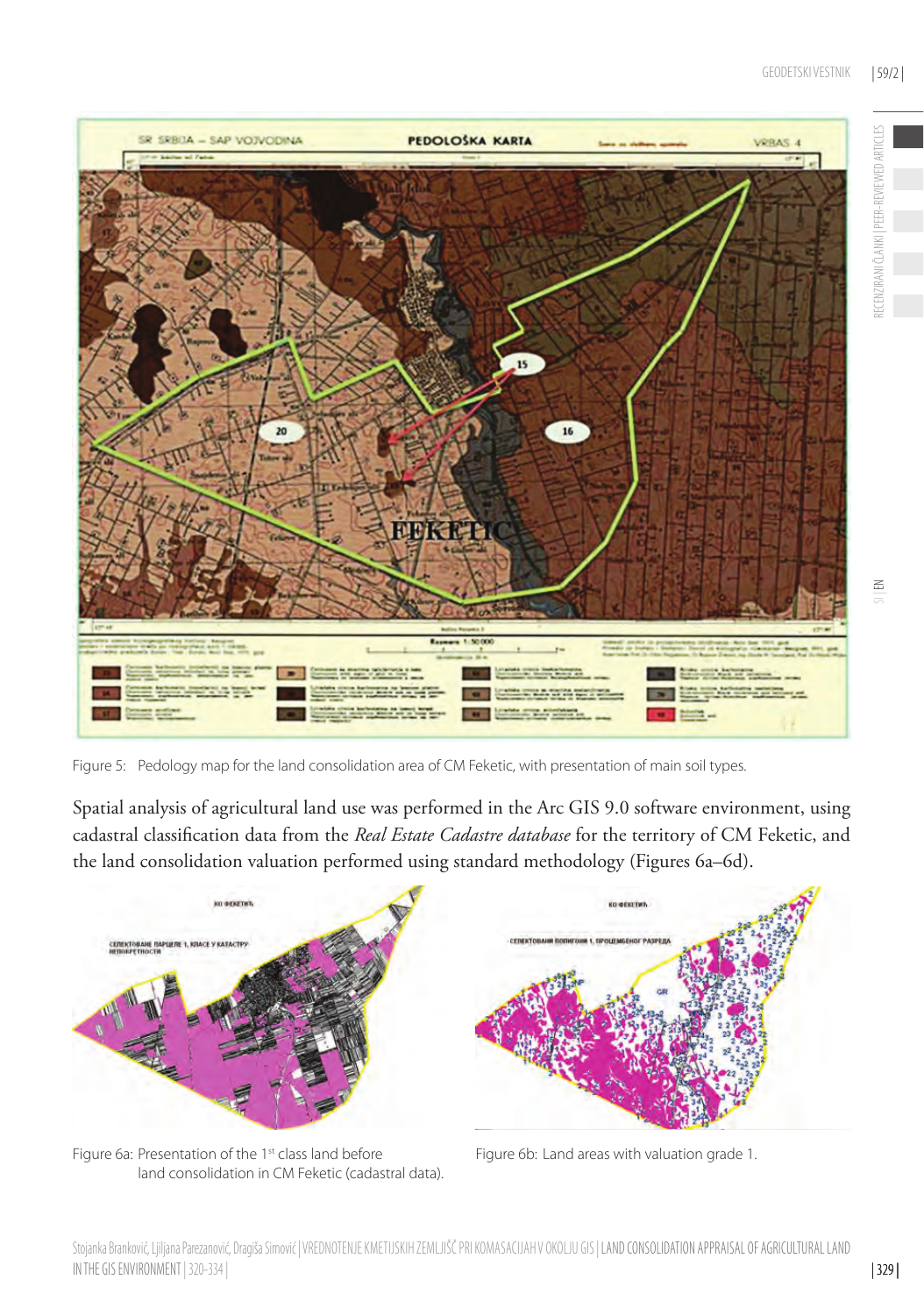

Figure 6c: Presentation of 1<sup>st</sup> and 2<sup>nd</sup> class land Figure 6d: Land areas with valuation grades 1–2. before land consolidation in SM Feketic (cadastre data).



Agricultural land classification in Serbia is performed pursuant to Article 17 of the Rulebook on Cadastral Classification and Soil Fertility Valuation (*Official Gazette of RS, No. 63/2014*), using:

- Data on location, quantity, morphology, physical and chemical properties and indication of specimen soil for the territory of the county, i.e. the cadastral municipality where the cadastral classification is performed (*Paragraph 1 of the Rulebook*);
- Determination of natural and economic production conditions, i.e. by taking over municipal data on climate elements, yields, hydrology, etc. (*Paragraph 5 of the Rulebook*).

Within the framework of spatial analysis in the GIS environment, 333 geo-located soil profiles were analysed in the study area considering relief and landscape of the land consolidation area (Figure 7).



Figure 7: Orthophoto of the land consolidation area in CM Feketic with soil profiles.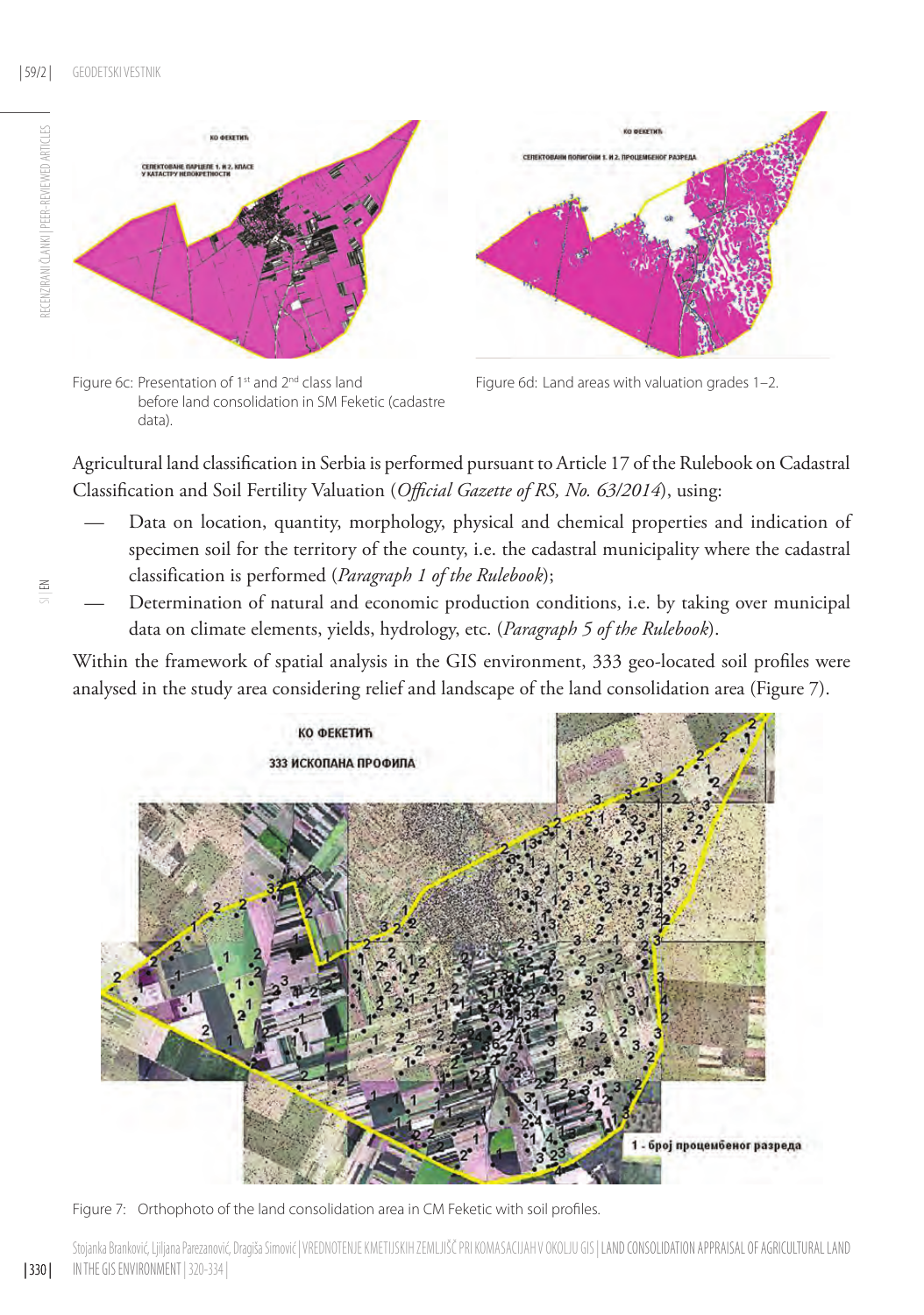# **4.2 Statistical analysis**

Statistical analysis of the number of land parcels or their parts (polygons) per valuation grades and their area in the GIS environment resulted in the conclusion that the majority of polygons had relatively small areas before land consolidation in the study area, up to 1 hectare, thus indicating land fragmentation through numerous small cadastral parcels, reflected also in the agricultural land use (Figure 8).



Figure 8: Presentation of land classification by valuation grades' areas in CM Feketic.

GIS was further used for the analysis of individual polygons' areas for each valuation grade (1–6) of agricultural land. A total of 865 polygons were covered over the territory of 6065 hectares (study area). Areas were ranging from  $65 \text{ m}^2$  to  $831$  hectares. Polygons with extremely small areas against those with large areas would indicate extreme terrain relief shifts, without reviewing the terrain topography. The GIS analysis, statistical analysis of valuation grades 1, 2 and 3, altitude and overview of relief data (orthophoto) indicate lowland relief, with moderate continental climate and agricultural production (as shown in Figure 3).



Figure 9: Presentation of land areas for valuation grades and cadastral classes in CM Feketic.

Stojanka Branković, Ljiljana Parezanović, Dragiša Simović | VREDNOTENJE KMETIJSKIH ZEMLJIŠČ PRI KOMASACIJAH V OKOLJU GIS | LAND CONSOLIDATION APPRAISAL OF AGRICULTURAL LAND in the GIS environment | 320-334 |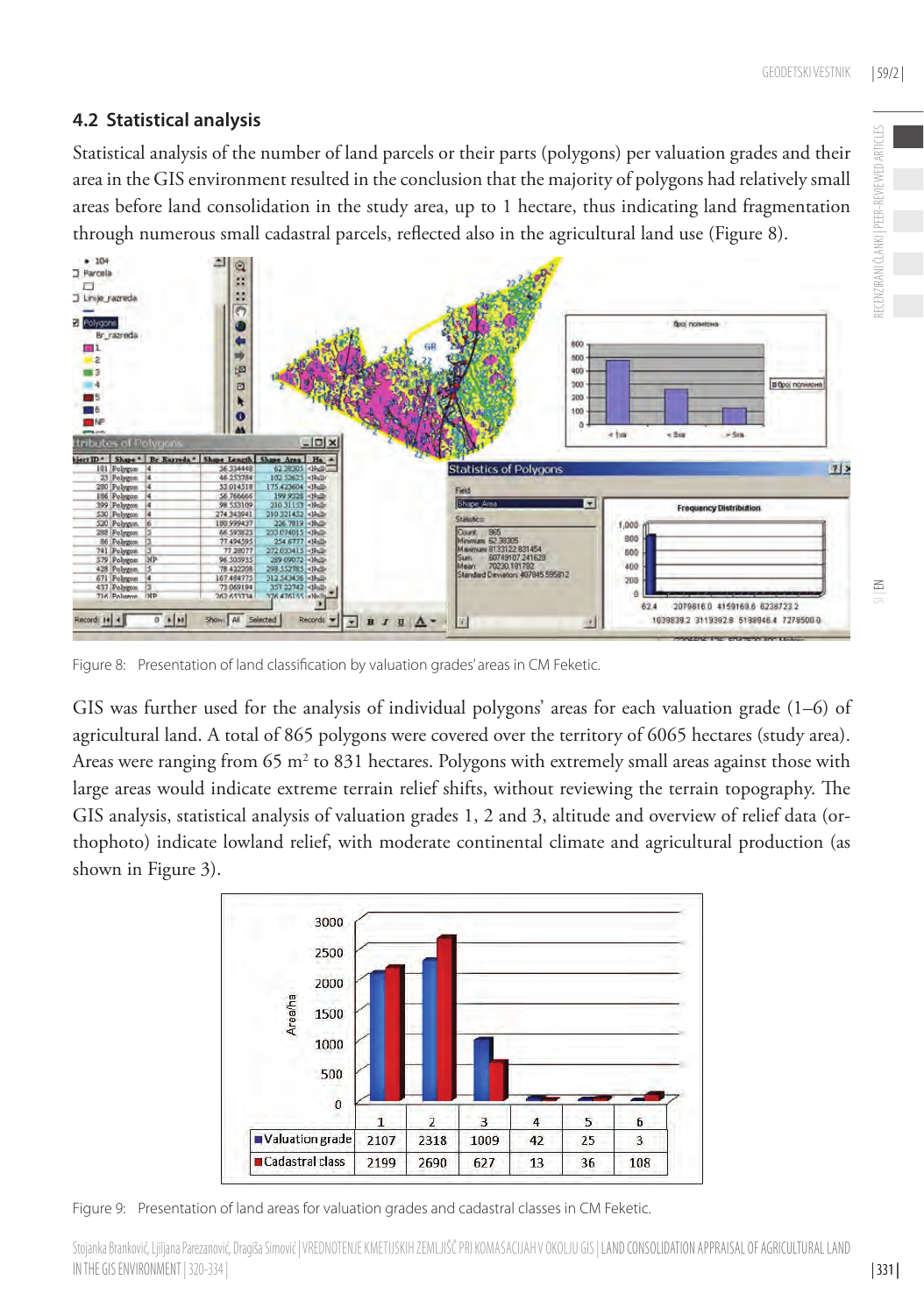Figure 9 presents, in parallel, the area of agricultural land for the individual cadastral class (1–6) in the study area and the area of land for the individual valuation grades (1–6) used for agricultural land classification for the purpose of the land consolidation process. The analysis presented indicates the stability of soil quality (no flooding or other erosive events) and quality of the *Real Estate Cadastre* data when considering data on agricultural land classification in the framework of the official real estate cadastre. Graphical presentation of comparative analyses of agricultural land classification in the *Real Estate Cadastre* and evaluation of agricultural land for the purpose of land consolidation in the study area is shown in Figures 6a–6d. The consequence of agricultural land classification into a number of polygons per valuation grades in the field without prominent relief changes might cause a new land fragmentation in the process of land consolidation, as indicated by the GIS analysis.



Figure 10: Presentation of cadastral land parcels and areas with the same valuation grades.

Figure 10 shows an example of cadastral classes' fragmentation in the land consolidation procedure when considering the quality of soil, i.e. agricultural land. The agricultural parcels shown have the best soil quality and are classified as the 1<sup>st</sup> cadastral class in the *Real Estate Cadastre*. In the process of land consolidation, the classes of soil quality have been reduced and land parcels were classified into two valuation grades – first (dark) and second (bright). The soil profile for the second valuation grade is not conducted, thus indicating the need for additional land consolidation parameters to verify the determination of the valuation grade.

In the land consolidation procedure, for optimizing land rearrangement and determining new cadastral classes to the new land plots, by selecting representative soil profiles and determining boundaries of valuation grades, GIS technology would be of great use, as shown in this paper.

## **5 RESEARCH ANALYSIS AND RESULTS**

The research performed was aimed at improving agricultural land valuation within the land consolidation procedure. The primary and secondary objectives were (i) to provide a land valuation procedure that

 $\leq$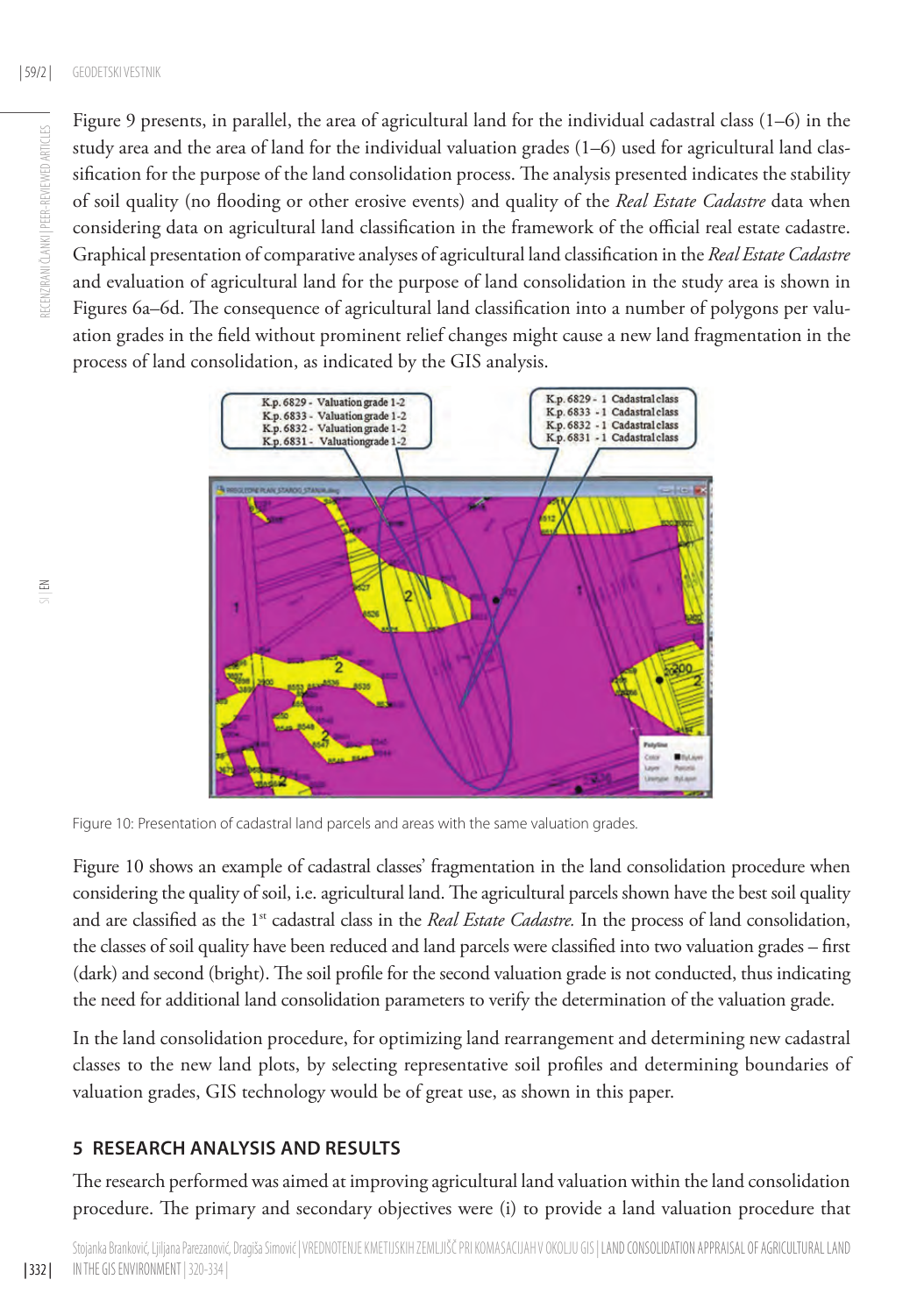RECENZIRANI ČLANKI | PEER-REVIEWED ARTICLES

may be repeated through several iterations, and (ii) to improve determination of boundaries between valuation grades by using GIS technology and available digital geospatial databases.

Research analyses and the results can be presented in the following steps:

- *An approximate land valuation map* in digital format needs to be produced during the preparatory works of land valuation for the land consolidation, using raster or vector pedology, topology and geology maps, remote sensing data (satellite images, orthophoto), and land information collected in the land consolidation area (landfills, protected sites, draining, drainage system);
- A water logging map and a map of protected areas (landscape) in digital format need to be produced (as a separate layer), to be merged with an approximate land valuation map;
- Geolocation of soil profiles (designing) on the approximate land valuation map is to be performed during the preparatory works phase, based on the land use map per classes from the *Real Estate Cadastre*  database, in line with The instructions on Geodetic-Technical Works and Determination of Land Value in the Land Consolidation Process (*Official Gazette of the RS, No. 3/1977*) and the Rulebook on Cadastral Classification and Soil Fertility Valuation (*Official Gazette of the RS, No. 63/2014)*.
- Collection of information on land consolidation regarding limitations, and optimizing the factors of natural soil fertility, to be integrated with the database of an approximate land valuation map;
- Producing the map of soil profiles in the GIS environment, aiming at definition of optimal boundaries and polygons of valuation grades, and compared with the Serbian standards for soil profile and location description, especially regarding soil structure, humus classes, bulk density, carbonate content and surface layer pH;
- Supplement the designed orientation map of land valuation by data on organic matter content, crop available water in the root zone and hydrological conductivity*;*
- The orientation land valuation map is to be produced iteratively, until it is accepted by the sub -commission for land consolidation valuation, especially when defining selection of representative soil profiles, profile descriptions in line with the current standards, accompanying technical documentation, and classification of soil samples' analyses.

# **6 CONCLUSIONS**

The integration of the *Real Estate Cadastre* alphanumerical data, digital graphical spatial databases (vector and raster) and field measurements (GNSS technology) was used as the basis for spatial analysis, soil profiles' positioning, and graphical presentation of the results in the agricultural land appraisal procedure within land consolidation in the study area. The spatial statistical analysis indicates the trends of land valuation grades' grouping considering relief characteristics, while other factors were not considered, leaving room for further research.

Based on the results, final considerations may be given regarding the significant application of geographic information systems and new surveying technologies in the acquisition, analysis and valuation of attributes, which are important for the agricultural land appraisal. Graphical and vector data, stored in the official digital spatial databases, such as the *Real Estate Cadastre*, are nowadays the foundation of decision making. When using these data in the GIS project, the critical and suitable use requires data quality control as well as the acquisition of a certain amount of new data. The complexity and quality of data used are reflected

| 333 |